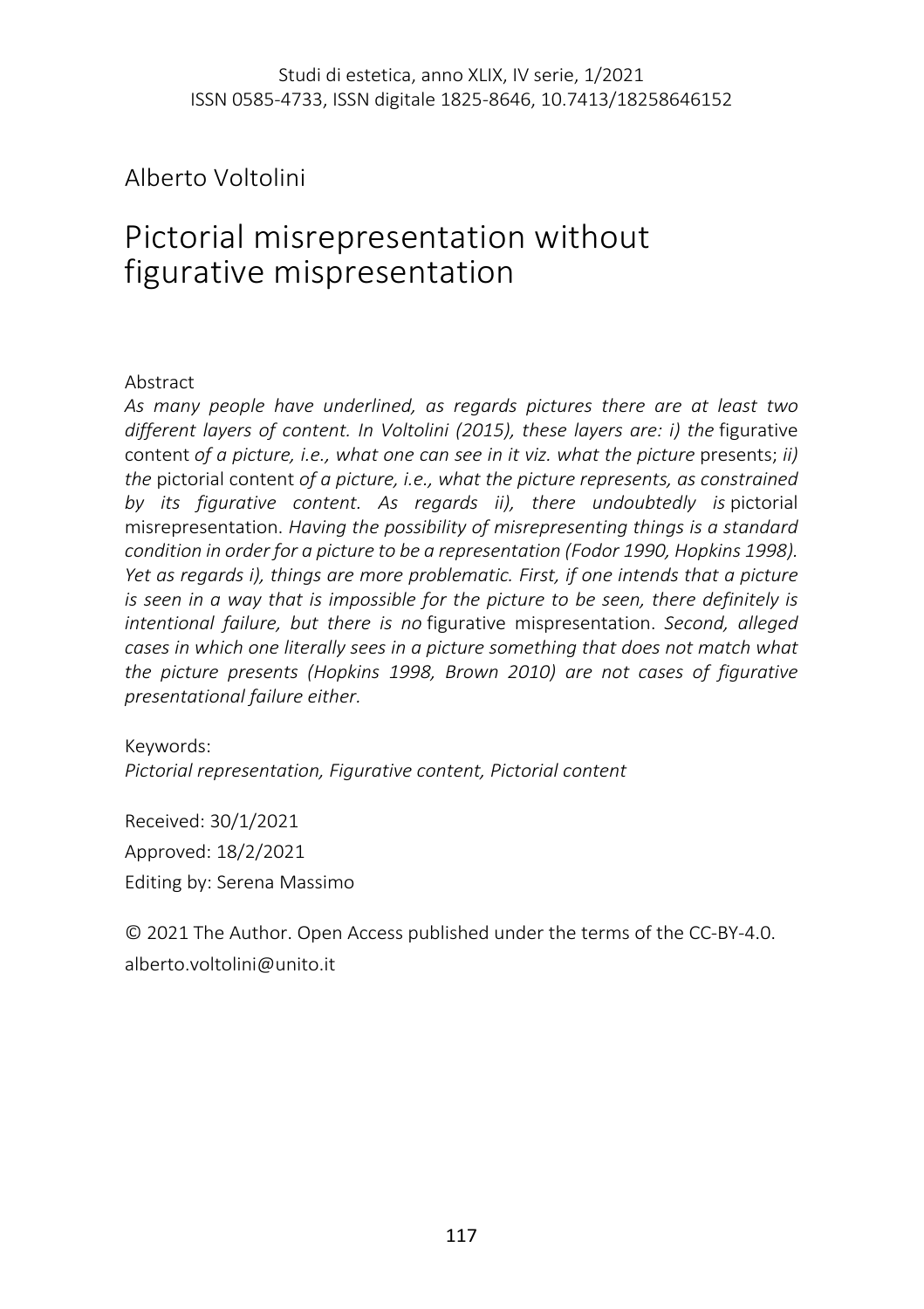As many people have underlined under various notions that differ both intensionally and extensionally, as far as pictures are concerned there are at least two different layers of content. In Voltolini (2015), these layers are: i) the *figurative content* of a picture, i.e., what one can see in it viz. what the picture *presents*; ii) the *pictorial content* of a picture, i.e., what the picture *represents*, as constrained by its figurative content.

As far as ii) is concerned, there undoubtedly is *pictorial misrepresentation*. Having the possibility of misrepresenting things is a standard condition in order for a picture to be a pictorial *representation* (Hopkins 1998), or better a representation *tout court* (Fodor 1990). Yet as regards i), things are more problematic. First, if one intends that a picture is seen in a way that is impossible for the picture to be seen, there definitely is intentional failure, but there is no *figurative mispresentation*: either there is no picture, or if there is a picture, this goes on presenting what one *can* see in it, which is alternative to what one erroneously intends to be seen in it. Second, alleged cases in which one literally sees in a picture something that does not match what the picture presents(Hopkins 1998, Brown 2010; see also Nanay 2016, 2017) are not cases of figurative presentational failure either. For they can be instead dealt with as cases in which, appearances notwithstanding, what one sees in it does match what the picture presents, i.e., its *figurative* content. Indeed, this content is not only something that one can see in the picture, but also what is *correct* for one to see in it, given the creator's figurative intentions (Wollheim 1980, 2003a), or better, what is intentionally to be seen in it, provided that it can be seen in it; in a nutshell, as far as pictures are concerned, seeing-in is *intentionally-based*.

# 1. *Content layers of a picture*

As anyone knows, there is a sense of "picture" according to which a picture is an entity-*cum*-meaning, i.e., a hybrid entity made up of a physical basis, its *vehicle*, plus its *interpretation*, its having a content. Leonardo's masterpiece, *La Gioconda* (1503-6), is a canvas hung on a wall in one of the Louvre's rooms that depicts a mysterious lady enigmatically smiling, Mona Lisa, on the background of a typical central Italy landscape. On this respect, many people have maintained that, as far as a picture so meant is concerned, there are different layers of content. The first one typically accounts for what makes a picture a *pictorial* representation; namely,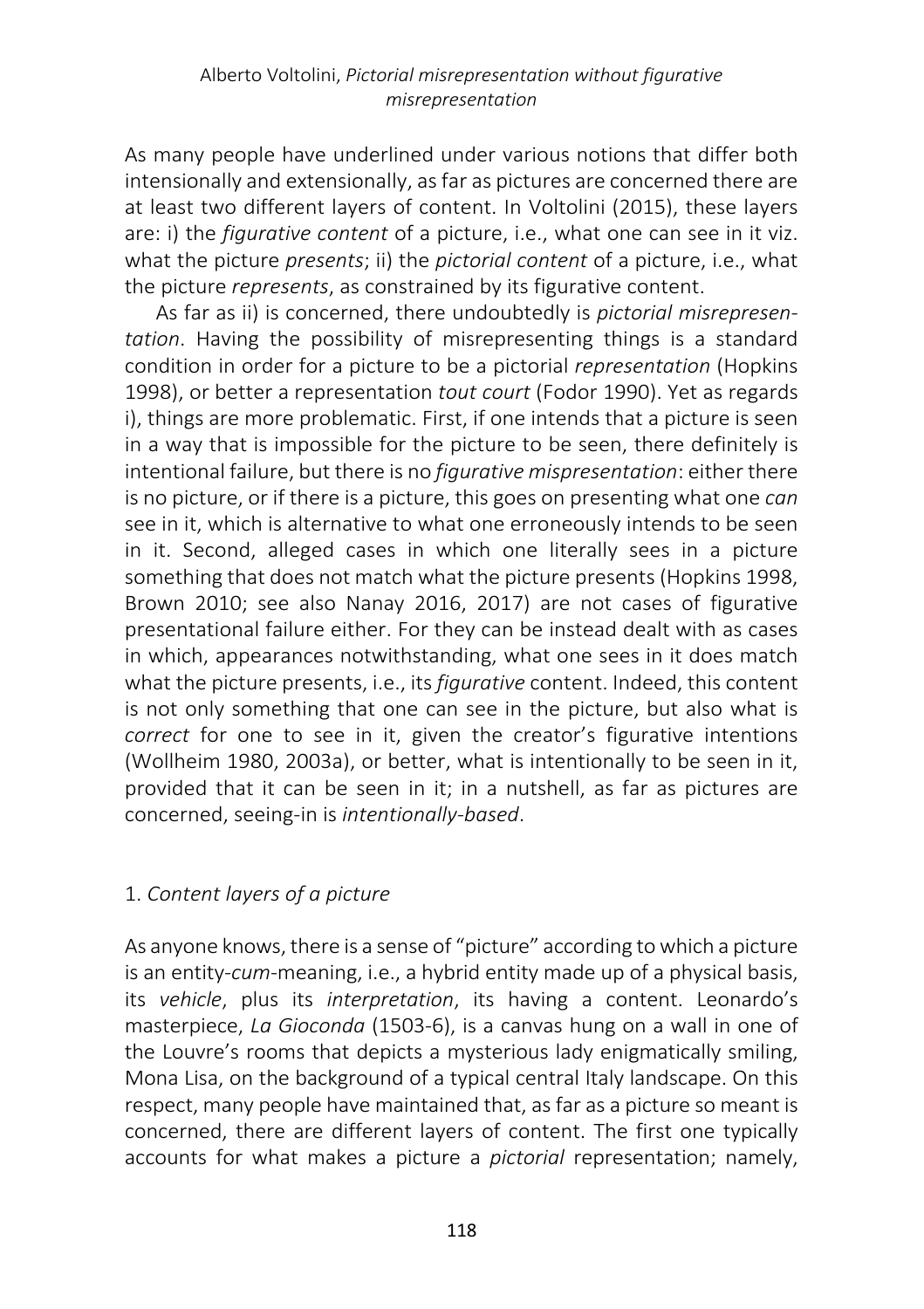something endowed with a *figurative* value, i.e., its displaying a certain, possibly very schematic, situation. The second one typically accounts for what makes a picture a pictorial *representation*; namely, something that is about something else and has something that makes it either an accurate or an inaccurate model of how things unfold in the world $^1$ .

Now, philosophers interpret this content distinction in different ways, basically depending on how much detailed the first layer of content must be and on how it relates to the second layer.

On the one hand, in Kulvicki's (2006, 2013, 2020) account, the first layer of content is very thin: in his terminology, a *bare bones* content, i.e., something that supervenes on the mere syntactic features of a picture (colors, shapes, etc.). As such, it is very far from the further definitely richer content of a picture, which involves its broader representational features: *fleshed out* content, in his terminology. In this perspective, a picture of myself and a picture of my twin differ in their fleshed out content, although they share the same bare bones content; they share the same syntactic features.

Although this account is very intriguing, it seems not to take into due consideration the fact that what a picture immediately displays is something more than a bare bones content. Consider the phenomenon of *perceptually ambiguous* pictures, in which, in conformity with different pictorial interpretations, a perceptually relevant Gestalt switch leads one to discern different aspectual organizations in the figure one faces, although the low-level features (colors, shapes…) of that figure remain constant: e.g. the duck-rabbit picture, the Necker cube, the Rubin vase. Now, one perceives such different aspectual organizations of a picture before grasping its different pictorial interpretations, e.g. the fact that the picture is either the picture *of a duck* (on a certain background) or the picture *of a rabbit* (on a certain background). Yet appealing to bare bones content of a picture seems to be unable to capture such different aspectual organizations. For since bare bones content supervenes on the syntactic features of a picture, i.e., its low-level features, it remains identical in spite of the fact that the picture displays such different organizations (Voltolini 2015).

<sup>1</sup> A possible further layer of content is *symbolic* content, what a picture is taken to symbolize over and above what it represents and unlike the latter, is not bound by the picture's figurative value. Cfr. Grzankowski (2016: 151), Voltolini (2015: 14).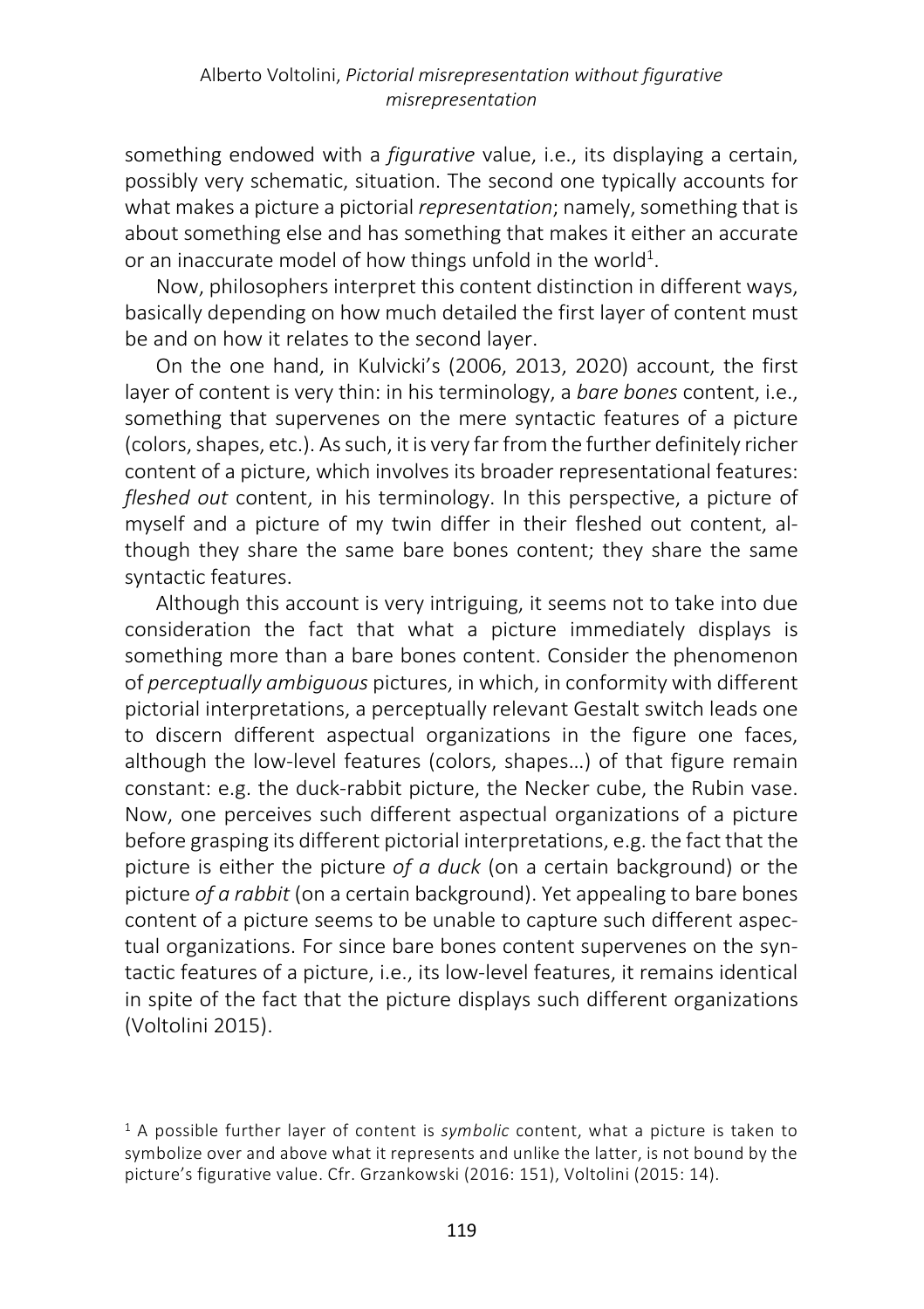#### Alberto Voltolini, *Pictorial misrepresentation without figurative misrepresentation*

On the other hand, in other accounts, the first layer of content is rather thick. Such accounts differently develop what Wollheim (1980, 1987, 1998, 2003a,b) originally said as regards what we see *in* a picture. As is well known, for Wollheim *seeing-in* is the distinctive pictorial experience, provided that it is conceived as a *sui generi*s twofold perceptual experience that suitable spectators of pictures entertain. A seeing-in experience is indeed made of two folds: the *configurational* fold (CF) in which one grasps the picture's vehicle, and the *recognitional* fold (RF), in which one grasps what the picture presents. According to Wollheim, first of all, such folds are inseparable, for neither is identical with the corresponding experience taken in isolation. Seeing-in is indeed a proper fusion experience (Voltolini 2020a). For on the one hand, seeing the picture's vehicle *qua* picture's vehicle is not the same as having a perceptual experience of it *qua* mere physical object in the world, while on the other hand, grasping what the picture presents is not the same as perceiving that thing face-to-face (Wollheim 1987: 46). Moreover, the second fold depends on the first fold, at least in the sense that the former could not exist if the latter did not exist as well (Hopkins 2008).

Now, in these accounts the first layer of content is precisely related, though in different ways, to what we see in a picture. For some people, one must draw a distinction between what one literally sees in a picture and what the picture presents, the picture's *depictive* content (Hopkins 1998; see also Brown 2010). For some other people, who take their inspiration from Husserl (2006), one must draw a distinction between what one literally sees in a picture, its *image*- or *virtual* object, and what the picture is about, its *subject* (Nanay 2016, 2017). For some further people – inspired from the liberal view of what one sees in a picture that Wollheim defended in some of his last papers (2003a,b) – what one sees in a picture coincides with what the picture presents, its *figurative* content. Yet the *pictorial* content of a picture, including what that picture is about, outstrips what one can see in a picture in this liberal sense, although it is constrained by it (Voltolini 2015, 2018); similar distinctions are respectively in Lopes 1996, *content* recognition and *subject* recognition, and in Dilworth 2005, *aspectual* and *intentional* content) 2 .

<sup>2</sup> For this paper's purposes, I want to remain neutral as to the issue of whether pictorial content is propositional, just as sentential content. For arguments in favour of this option, cfr. Grzankowski (2016). Granted, people denying a propositional content to pictures might instead limit themselves to ascribing them something like figurative content. For, as we will see later, figurative content is not representational. But the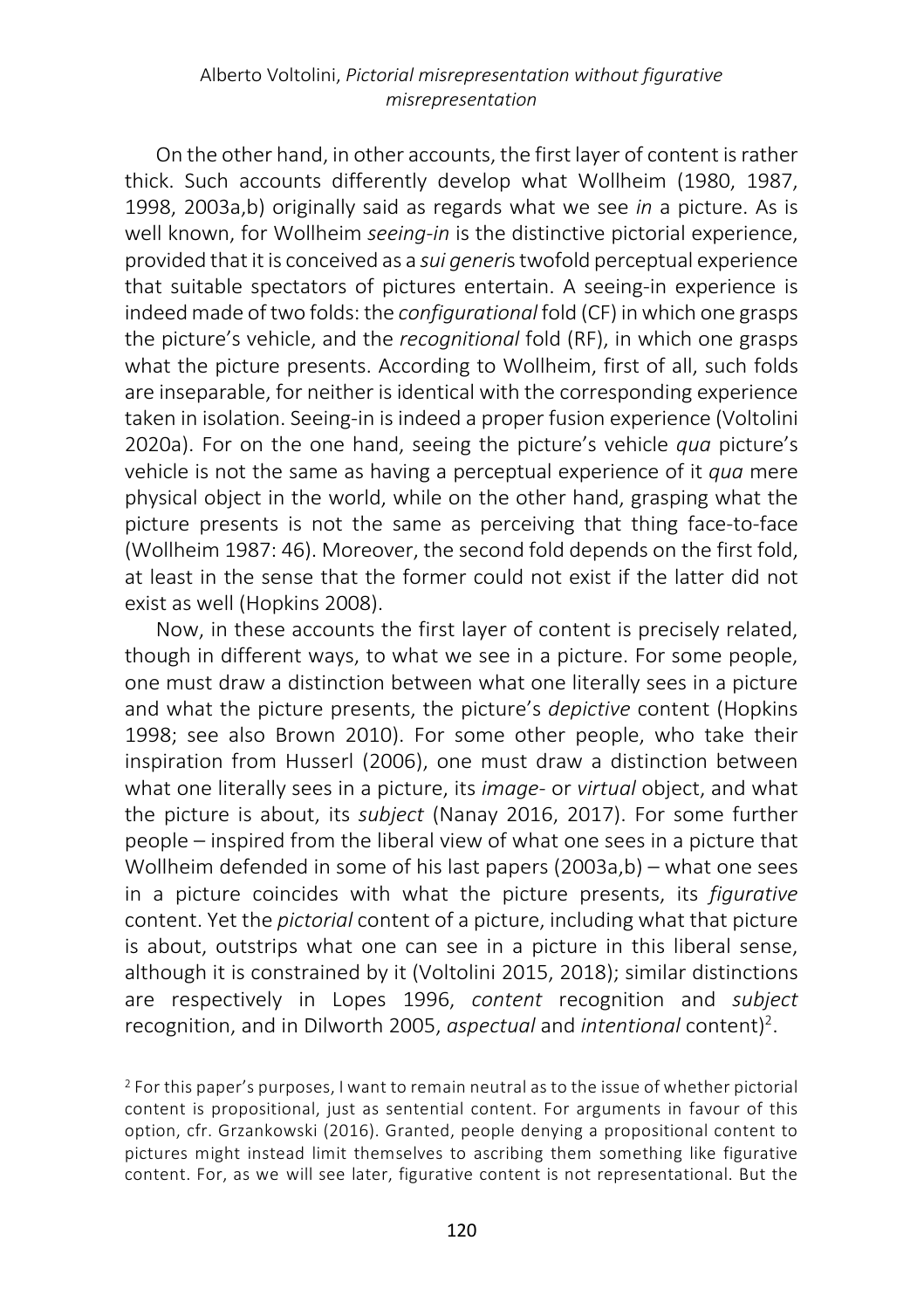It is easier to illustrate the differences between these latter accounts by means of the following example. In Henri Matisse's *The green stripe* (1905), according to the first of these accounts one may literally see a woman with a green stripe on her face, yet what the picture presents is an ordinary flesh-and-blood woman. But for the second of these accounts, the image-object one sees in it is still the same as what one literally sees in it, i.e., the alien woman, and yet what it is about is M.me Matisse. Yet for the third of these accounts, what one sees in it viz. what it presents, i.e., its figurative content, is an ordinary flesh-and-blood woman lying on a background, yet the pictorial content involves M.me Matisse lying on a certain background.

In the proceeding of this paper, I want to claim that, if one endorses the third of the above accounts, one may show that, while, as anyone agrees, there can be mistakes as far the second, representatively based, notion of content is concerned – pictorial content – there are no mistakes as far as the first, figuratively based, notion of content is concerned – figurative content. In a slogan, while there is *pictorial misrepresentation*, there is no *figurative mispresentation*. Sect. 2-3 respectively articulate these points.

## 2. *Pictorial misrepresentation*

Clearly enough, there are pictorial misrepresentations; namely, pictures that represent things as they do not actually unfold. Hopkins (1998) explicitly says that for pictures to be able to misrepresent is a *desideratum* that every theory of depiction must satisfy. And *pour cause*. As Fodor (1990) originally said, in order for something, whether pictorial or not (Fodor had in mind mental non-pictorial representations), to be a representation, it must be included in a class that contains both accurate and inaccurate items<sup>3</sup>.

two issues may be separate. Crane (2009) ascribes to pictures a perception-like representational content, yet not a propositional one.

<sup>3</sup> I weaken Fodor's original formulation, which says that in order for something to be a representation, it must be possible for it to turn out to be inaccurate, in order not to rule out apriori true representations, such as representations with a mathematical content. I am here talking of accuracy/inaccuracy and not of truth/falsity, in order for allow the possibility for a pictorial representation to be accurate but not true, since the first but not the second notion admits of degrees (Crane 2009: 458). For Crane,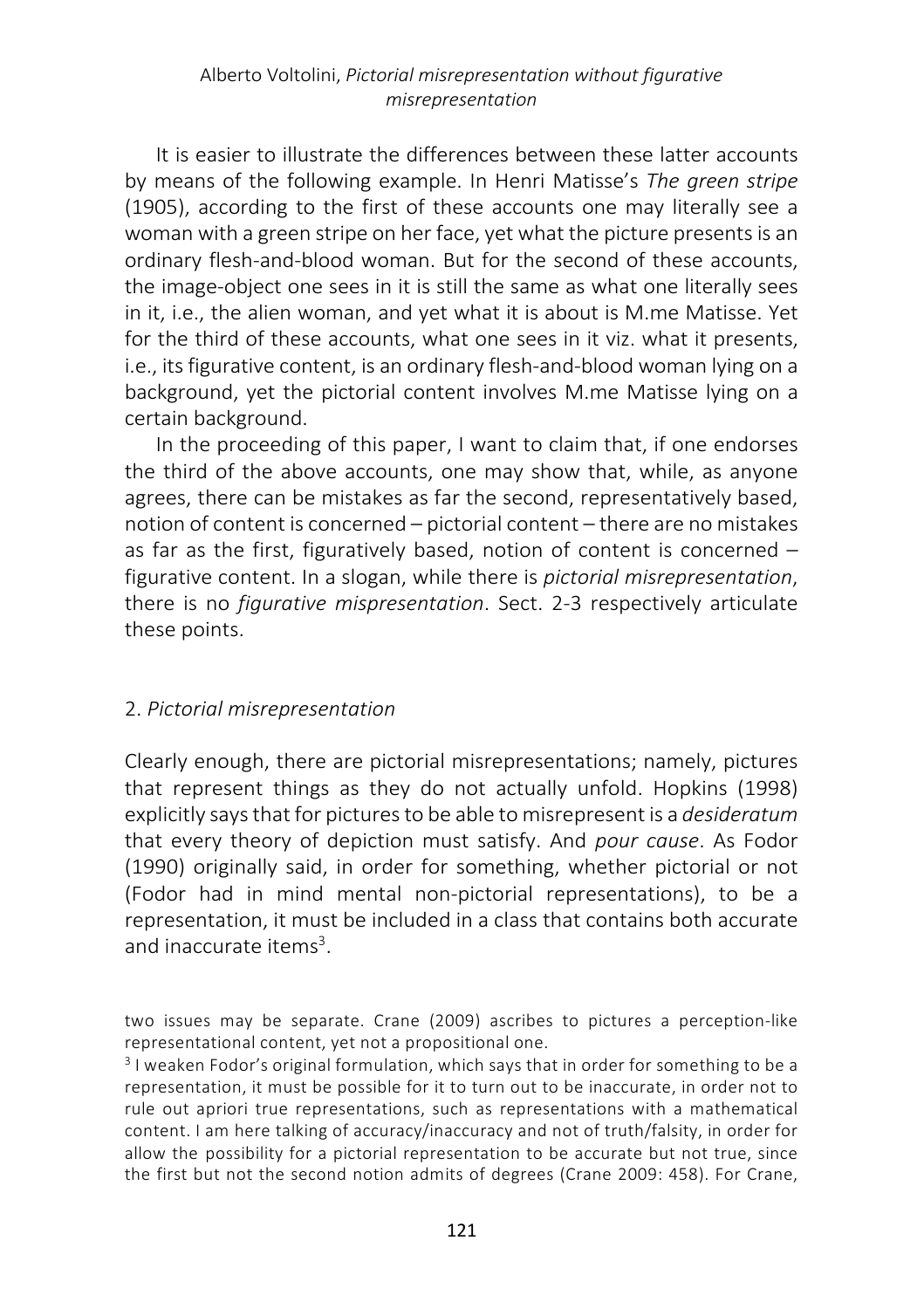Granted, as regards the formulation of his *desideratum*, Hopkins literally says: "Pictorial misrepresentation is possible, but has its limits" (1995: 431). In a later paper (2012), he has given a clear explanation of what he means by such limits. There are cases in which what seems to be a representational failure is simply something that systematically depends on the limited depictive powers of a depictive technique. Hence, it cannot count as a misrepresentation. For example, black-and-white photos apparently depict as black and white ordinarily colored individuals and things. Since this fact systematically depends on the poor light elaboration of the cameras that shot such photos, they cannot be taken as being all false because of their black-and-white depiction. Likewise, Casati (2012) points out that because of optical reasons, mirrors invert the position of the parts of the things facing them (what stands on the right of something facing the mirror is apparently depicted by the mirror as standing on its left, etc.). Yet since this fact systematically depends on the optical laws of light reflection, mirror images cannot be taken as being all false because of such a depictive inversion.

Yet all this considered, it remains that there are inaccurate pictures. If I draw a map of Italy that depicts Italy as an island rather than as a peninsula, this map is inaccurate, for it represents things as they do not actually unfold. As Wittgenstein masterfully said in his early work, the *Tractatus logico-philosophicus*: "A picture agrees with reality or fails to agree; it is correct or incorrect, true or false" (1961: 2.21).

This inaccuracy is evident as regards pictures whose representational content is *singular* for it involves particular individuals, as in the above example of a map of Italy and in portraits<sup>4</sup>. A famous portrait of Niccolò Machiavelli, *La Testina*, is an unfaithful graphic picture of the famous Florentine philosopher (see Campi 2019 for details). Yet it may even be found in pictures whose representational content is *general*, for it involves no particular individual. Consider the anachronism occurring in Pieter Bruegel the Elder's *The procession to calvary* (1594). It represents

this difference is related to the fact that pictures have no propositional content (Crane 2009: 458), a point on which, as I said (see the previous footnote), I want to remain neutral.

<sup>4</sup> Here I cannot deal with the discussion of what makes a portrait a portrait (and distinguish it from other kinds of pictures, possibly maps as well). Anyway, everyone involved in this discussion (for a nice recap cfr. Maes 2015) agrees on that portraits are pictures of particular individuals.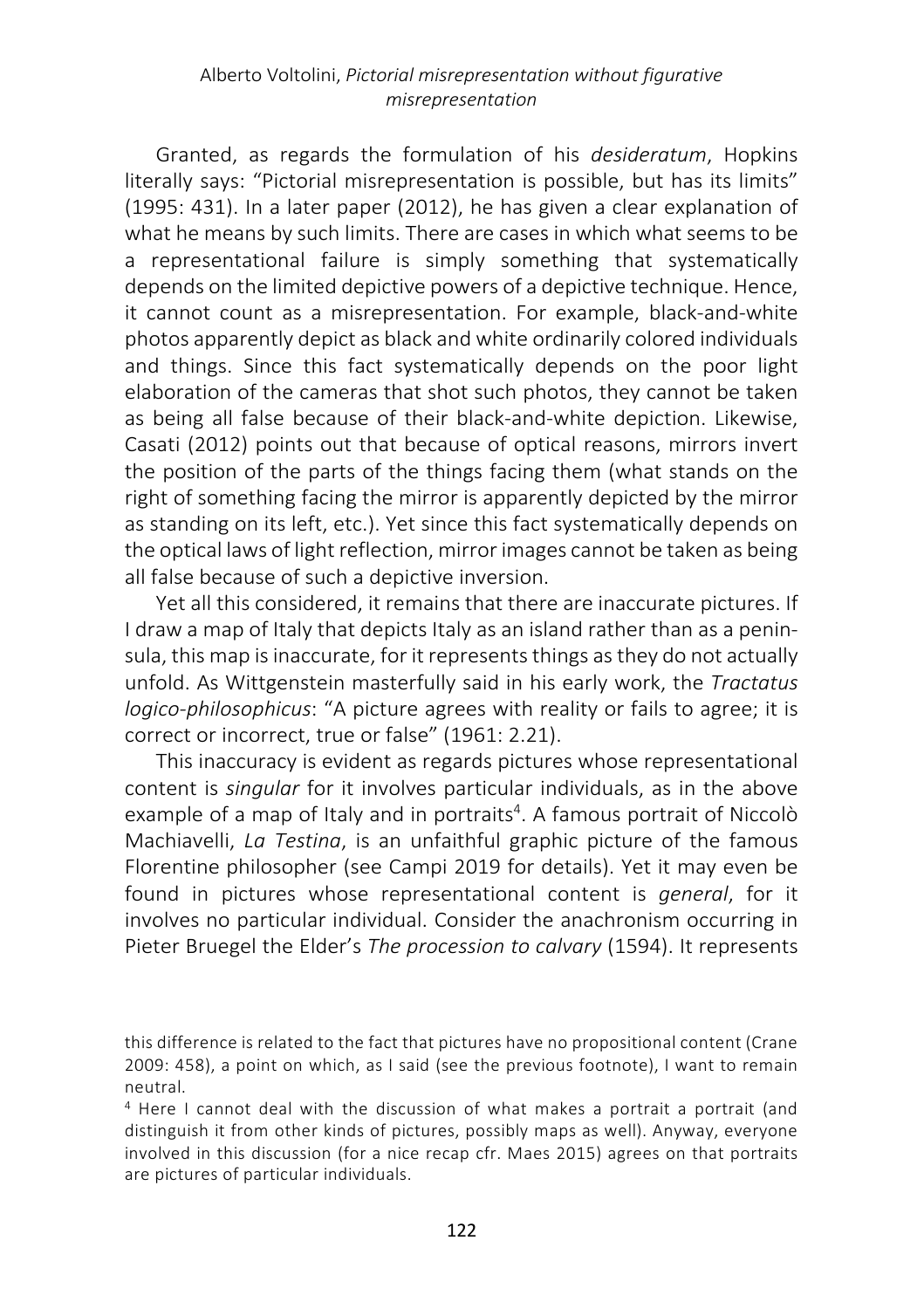people attending the Crucifixion, not identified as particular individuals, as dressed in contemporary Flemish clothing.

Now, this kind of mistake is located at the *representational* level, the one that a picture shares with any other representation even if of a different kind: it affects its representational content, what is labelled the *pictorial* content in the third of the seeing-in inspired accounts we saw in the previous section. But can there be mistakes at a *presentational* level, i.e., at the level of what qualifies a picture as the kind of representation it is; namely, a *pictorial* representation? In the next section, I will try to show that if one endorses a liberal notion of the first kind of content that can be ascribed to a picture, the kind of content that one can trace back to Wollheim's reflections and that can be labelled as *figurative* content, this is not the case.

# 3. *No figurative mispresentation*

In dealing with the problem with which I concluded the previous section, let me start by recalling the very liberal account of what one sees in a picture that Wollheim defends. By pointing at a particular example involving Nicolas Poussin's *Landscape with Saint John on Patmos* (1640), Wollheim says that we have a test for successfully telling what is seen in a picture:

We look at a painting showing a figure seated amongst classical ruins […], and someone starts to ask questions of us, to which we must answer, Yes, or No. So, for example, Can you see those columns as having been thrown down? Yes. Can you see those columns as having been thrown down hundreds of years ago? Yes. Can you see those columns as having been thrown down hundreds of years ago by barbarians? (with some difficulty) Yes. Can you see them as having been thrown down hundreds of years ago by barbarians wearing wild asses' skins? (with little difficulty) No. Though we are perfectly ready to believe that the barbarians whose handiwork our eyes are prepared to acknowledge in this picture did indeed wear wild asses' skins, there is no way in which this belief, or the concept that figures in it, can help us to structure our perception of the painting, or can affect how we see the columns. So, of the range of concepts put to us in this test, it is the only one that is not instantiated by something visible in the picture. (2003a: 10)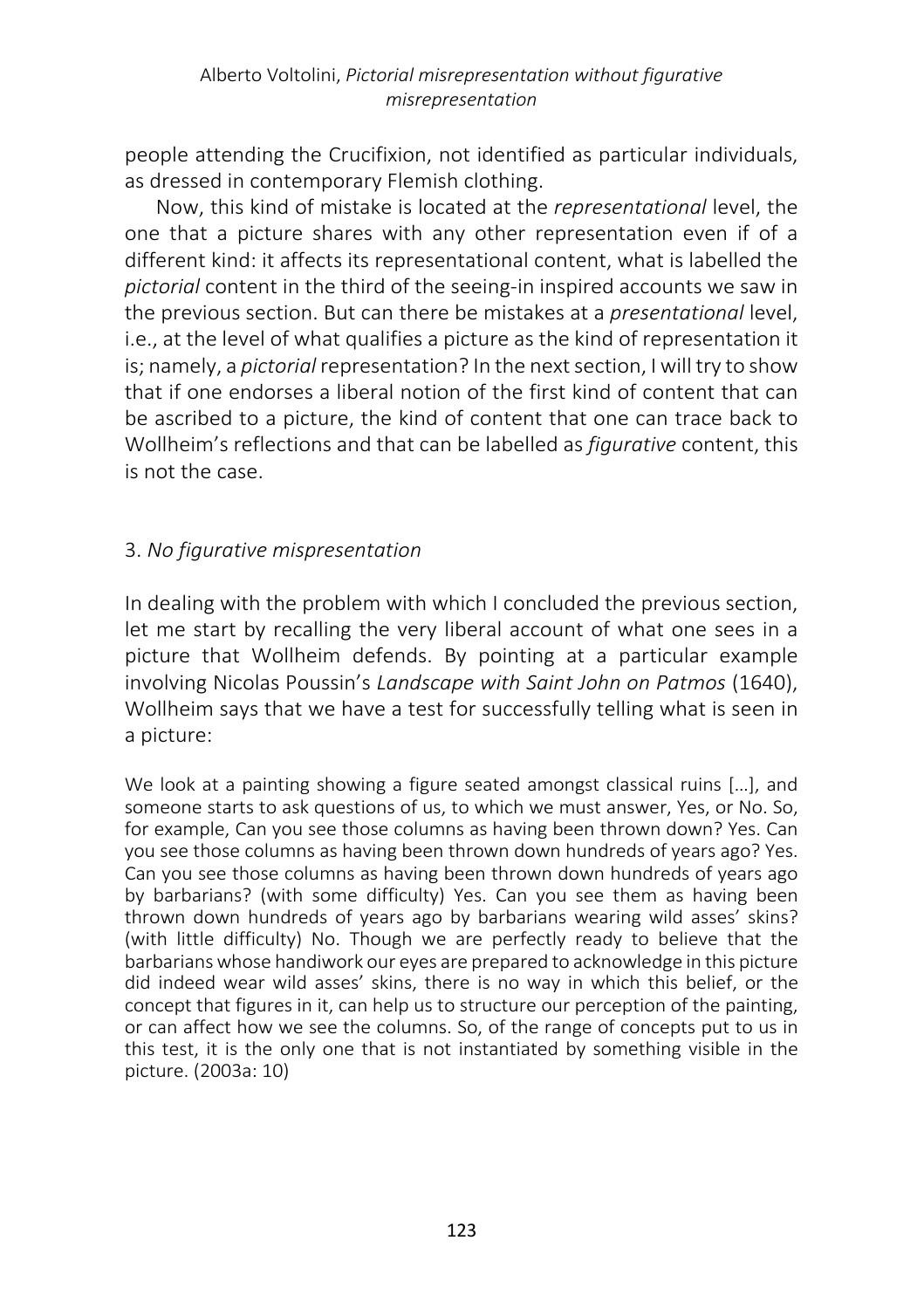Now, as I said the criterion that Wollheim proposes is very liberal. For according to him, the seeing-in experience is strongly cognitively penetrated, in the sense that its content – at least, the content of its RF – is made out by concepts the experiencer mobilizes in her cognitive states of belief, expectation and knowledge<sup>5</sup>. This cognitive penetration allows many sophisticated features to be seen in a picture, as the above example shows.

I take that one can even strengthen what Wollheim maintains here. For in actual fact, as regards what we see in the RF of a seeing-in experience, that content is *superstrongly* cognitively penetrated, in the sense that 1) a seeing-in experience is *strongly* cognitively penetrated, and 2) that content features that experience *as a whole*, i.e. as regards *the temporal entirety* of the perceptual process underlying it (Voltolini 2015, 2020b). This kind of cognitive penetration enables one to explain, for example, that once we know that Franz Auerbach's *Sketch from Titian's Bacchus and Ariadne* (1970-1) is a contemporary attempt at mimicking Titian's *Bacchus and Ariadne* (1520-3), (in the RF of the relevant seeing-in experience) we see normally human-like beings in it, not outlandish sketchy items. In this respect, this kind of cognitive penetration is different both from the strong form of cognitive penetration that according to modularists (Pylyshyn 2003, Raftopoulos 2009) affects only the final phase, *late vision*, of an ordinary perceptual experience, and from the *weak* form of cognitive penetration, i.e., penetration as affecting the mere phenomenal character of such an experience, which Macpherson (2012, 2015) defends.

Nevertheless, the above criterion does not allow one to see in the picture whatever one likes to see. As Wollheim already established when he started considering what seeing-in amounts to. For in considering the famous Rorschach tests, in which one is invited to say what certain

<sup>5</sup> So continues Wollheim: "whatever credence we might give to the role of modularity in perception in general, there is obviously a level of complexity above which it doesn't apply, and there is reason to think that picture perception lies outside its scope" (2003a: 10). Granted, in one of his last papers Wollheim has narrowed down the scope of his views about the cognitive penetration of the seeing-in experience. For he draws a distinction between two forms of 'seen-in' contents of a picture. The former, which he calls figurative content, provides the paradigmatic 'seen-in' item of a painting, what is grasped, as he says, through a 'non-abstract' concept: "table, map, window, woman". The latter, which he calls representational content, provides a non-paradigmatic 'seen-in' item of a painting, something that is not grasped through such a concept. For him, abstract paintings have only representational content, while figurative paintings have both. Cfr. Wollheim (2001: 131).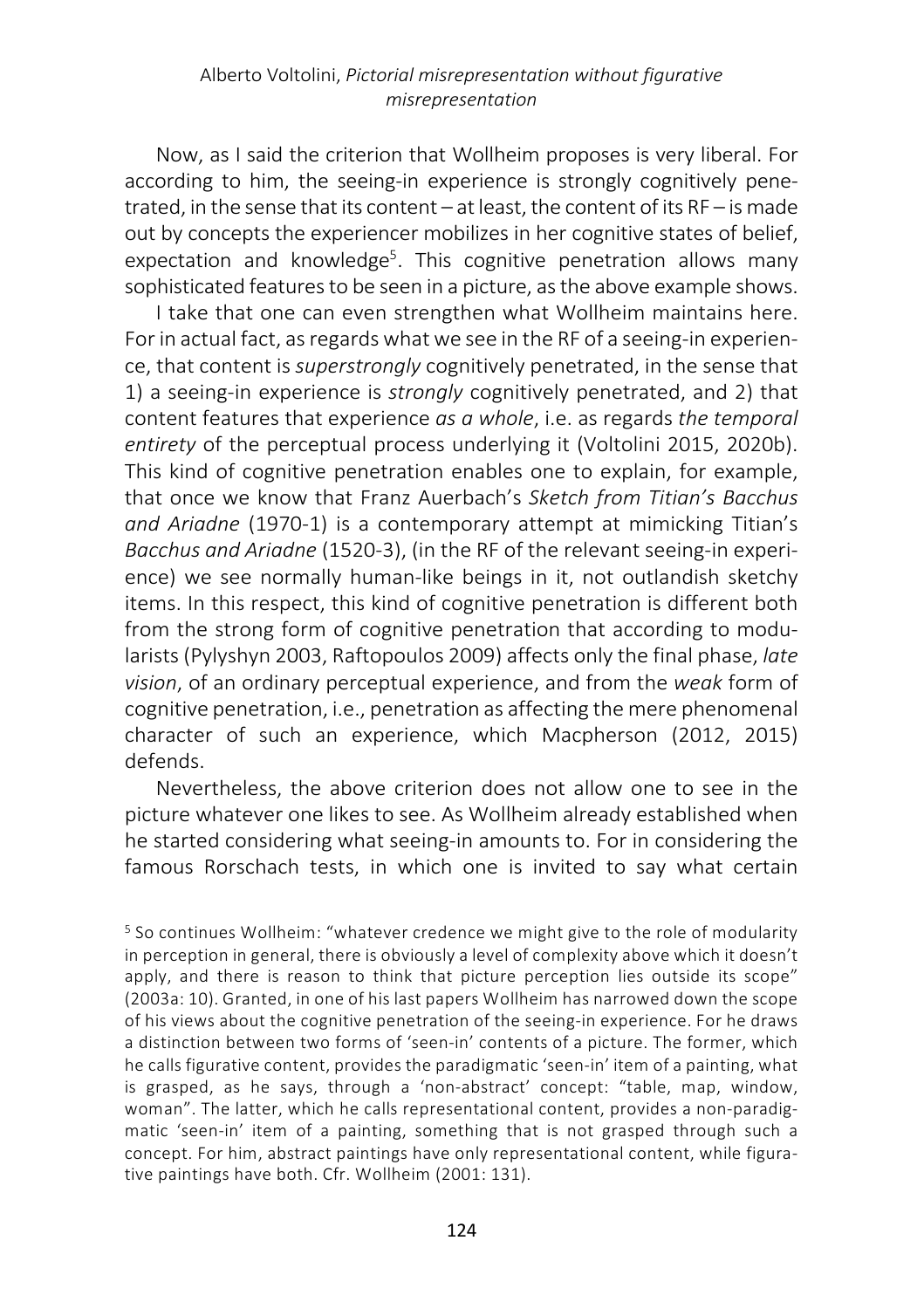patches one faces suggest to one in one's imagination, he said that such tests do not provide cases of seeing-in (1980: 138). Let us see things more in detail.

In his first essay on seeing-in (1980), Wollheim considered a seeing-in perceptual experience as originated in a natural phenomenon – a phenomenon well described in the history of art since Lucretius and exploited, as Wollheim himself recalls, by Leonardo – that manifests itself in cases of "images by chance" (Janson 1961)<sup>6</sup>. Such "images" have a figurative value even if no one produced them with the purpose of their having such a value. Wollheim himself provided many examples of these "images": one appealed to precisely by Leonardo, that of damp-stained walls or stones in which one sees scenes of battle or violent action and mysterious landscapes (1980: 145), and other ones of walls and frosty glasses in which boys and dancers are seen, or even clouds in which one sees headless torsos (1987: 46-8). Now, this phenomenon already shows that one cannot see something in a picture at will, for what one can see in a picture is bounded by certain constraints. As Wollheim stresses, what one can see in a picture is what a competent and informed audience can see as well. As he puts it, it is not the case that "someone should see a particular representation in a particular way if even a fully informed and competent spectator could not see it that way" (1980: 137). From this constraint two consequences ensue, one more radical and the other less radical. First, one cannot see something in an object if no competent and informed audience can see that something in it. If a little child draws some scribbles on a sheet of paper and then says, "this is a house", and yet noone competent and informed can see a house in those scribbles, no such house will be seen in it. And second, if someone says that she sees something in what she has drawn, but any competent and informed people see something else in it, her drawing cannot be a picture presenting the original something; at most, it is a picture presenting that something else. Again, if a little child draws something and says that she sees an elephant in it, but any competent and informed people see at most a ball in it, that drawing does not present an elephant; at most, it is a picture presenting a ball.

Now, the above cases certainly show that as regards seeing-in, there may be *intentional failures*: one may want to see something in something else and yet fail, either because nothing can be seen in it, or a different

<sup>6</sup> This kind of ''images'' is labelled "fortuitous images" by Cutting and Massironi (1998).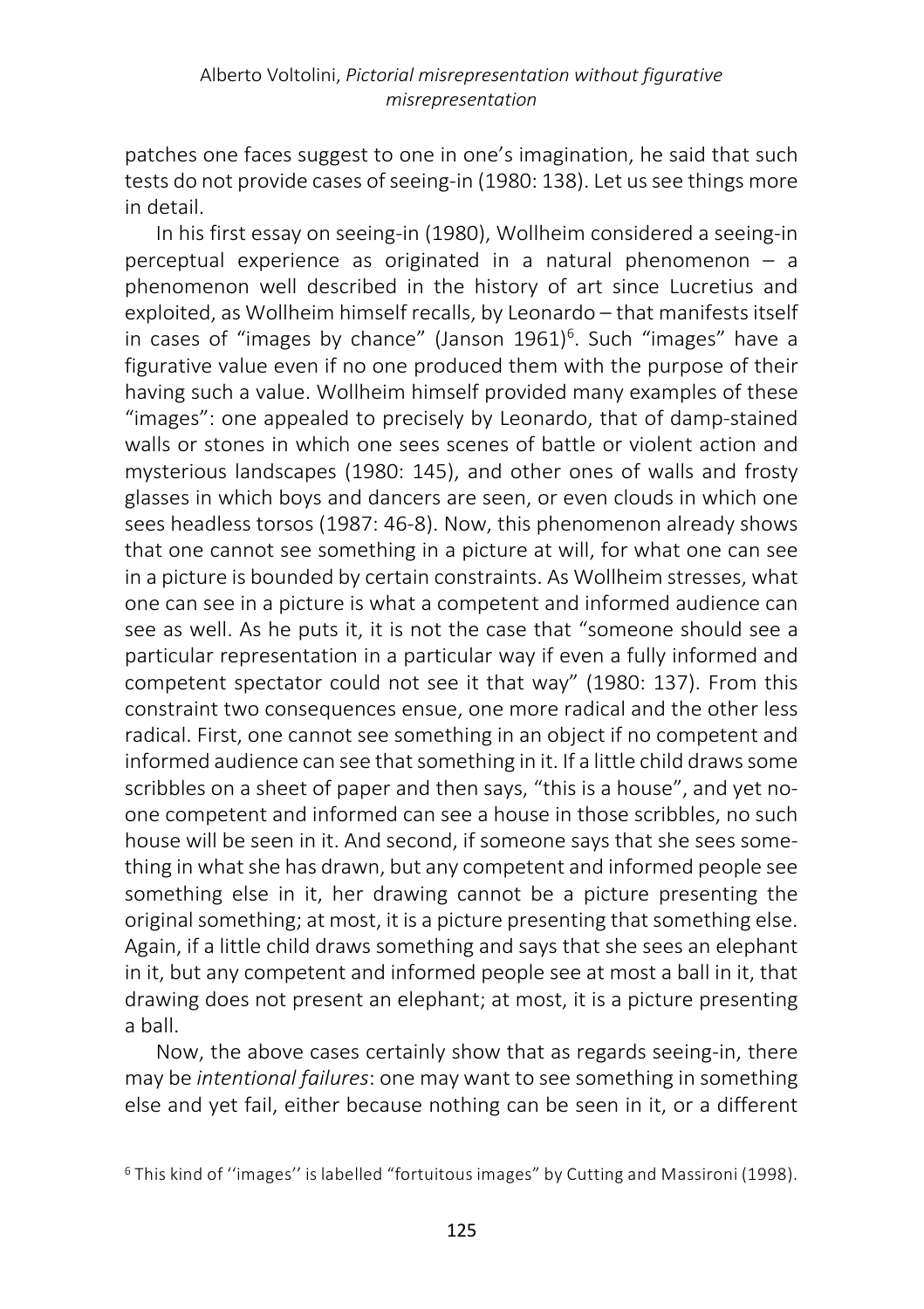thing is seen. Yet such sorts of failures also show that as regards a picture there may not be something like a *figurative mispresentation*; namely, that a picture erroneously presents what is supposed to present. For in such cases, since in something nothing is seen that corresponds to one's intentions, that very something does not mispresent what conforms to one's intentions. Either it presents nothing, or, at most, it is a picture presenting something else.

One might immediately object that, if there may not be figurative mispresentations, the allegedly figurative content of such presentations is hardly a content at all. For in order for something to be legitimately said to be a content, it must be such that is either accurate or inaccurate. But this can hardly be the case, if it turns out that there cannot be presentational failures.

Yet such an objection implausibly conflates what holds of *representational* content with what holds of figurative content. As we saw in the previous section, a representational content can either be accurate or inaccurate, for having the possibility for representations to be either accurate or inaccurate is a condition for something to be a representation. Yet, as I said at the very beginning, figurative content and representational content are different *layers* of content. As such, they may also be *typologically* different. The only purpose of a figurative content is for something, typically a picture, to present a scene to someone facing that something. Either that something manages to perform such a presentation or it fails to do that, and that's all<sup>7</sup>.

At this point, however, one might remark that if, as we have seen in sect. 1 by talking of the first seeing-in inspired accounts, one must separate what one literally sees in a picture from what the picture presents, one might then wonder whether one may apply the notion of figurative mispresentation not to pictures, but to what one literally sees in

<sup>7</sup> First, this is not the only case in which one may distinguish between kinds of contents by saying that only one kind of content has semantical features of the sort, being accurate or being inaccurate. Consider e.g. Montague's (2016a,b) parallel distinction between the *phenomenal* content of an experience, what is given to the experiencer, and its representational content. Second, the idea of no presentational failures is compatible with the idea that the RF of a seeing-in experience has an illusory character, in giving certain things as being out there when there are no such things. For that character is *constitutive* of the RF's content, insofar as in the RF one sees the picture's vehicle *as* a certain scene out there (Voltolini 2015). Hence, if what one sees in a picture is what a picture presents, as I am claiming, it cannot be the case that one can have both veridical and falsidical presentations. All such presentations are illusory.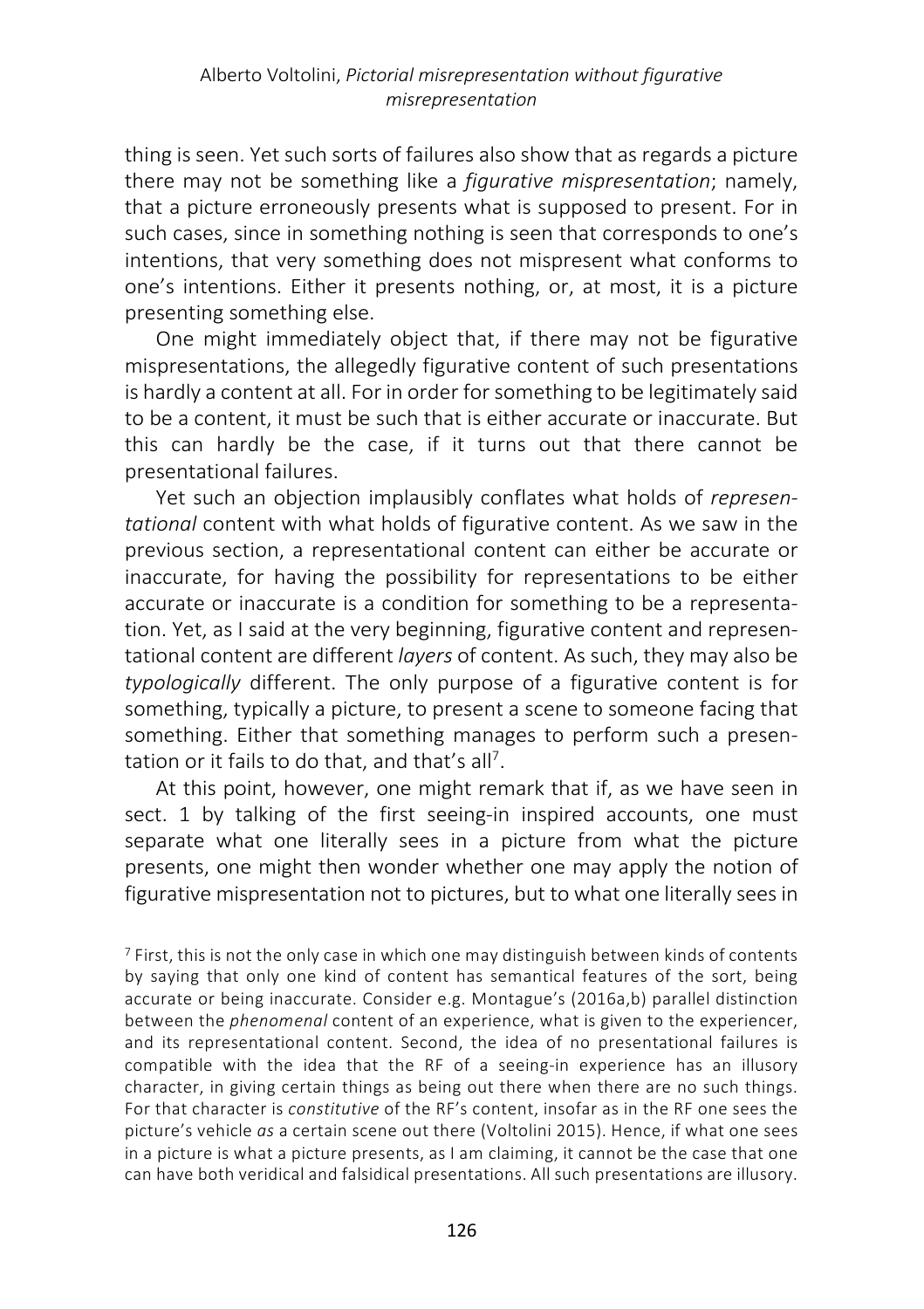a picture. For one might say that, insofar as what one literally sees in a picture does not match what the picture presents, the former figuratively mispresents the latter; namely, the scene that is given in that pictorial presentation. For example, in the aforementioned Matisse case, what is literally seen in *The green stripe*, i.e., an alien woman with a green stripe crossing her head from the top to the bottom, figuratively mispresents what the picture presents, i.e., an ordinarily coloured flesh-and-blood woman.

Yet no such mispresentation occurs if one rejects that distinction, by claiming that, in conformity with Wollheim's standpoint as well as with the third of the aforementioned seeing-in inspired accounts, what one sees in the picture coincides with what the picture presents. For, says Wollheim, at least as far as pictures are concerned, seeing-in is endowed with *a standard of correctness*: seeing-in is *correct* seeing-in, which is precisely what the picture presents. In its turn, Wollheim cashes out this standard of correctness in *intentionalist* terms: a correct seeing-in is what conforms to the figurative intentions of the picture maker – provided that, as we just saw, those figurative intentions are supported by the picture itself, in the sense that what the picture maker wants to be seen in the picture is something that can be seen in it (Wollheim 1980: 137-9). So conceived, the standard makes in the case that, in the case of images by chance, it is meaningless to talk of correct seeing-in. For in that case there is no picture maker to whose figurative intentions one must conform, if one can, in one's seeing-in experience. So, to stick again to the Matisse's case, what one sees in *The green stripe* is what one *must* see in it; namely, an ordinary woman. For this is what Matisse wanted for one to see in it (and it is possible for the former to be seen in the latter). If this is the case, then of course there cannot be any mispresentational failure. For insofar as what is seen in a picture coincides with what one must see in it and this is moreover what the picture presents, there is obviously no room for what is seen-in to mispresent what the picture presents. Simply, there is a mismatch between what one sees in the CF of the relevant seeing-in experience – the colours and the shapes of the picture's vehicle – and what one sees in the RF of that experience – the different colours and shapes that one ascribes to what the picture presents. Again in the Matisse's case, in the CF of the seeing-in experience with *The green stripe* one sees a green patch in a certain area of *The green stripe*'s vehicle, while seeing, in the RF of that experience, in the corresponding area of what that picture presents, the ordinary colours of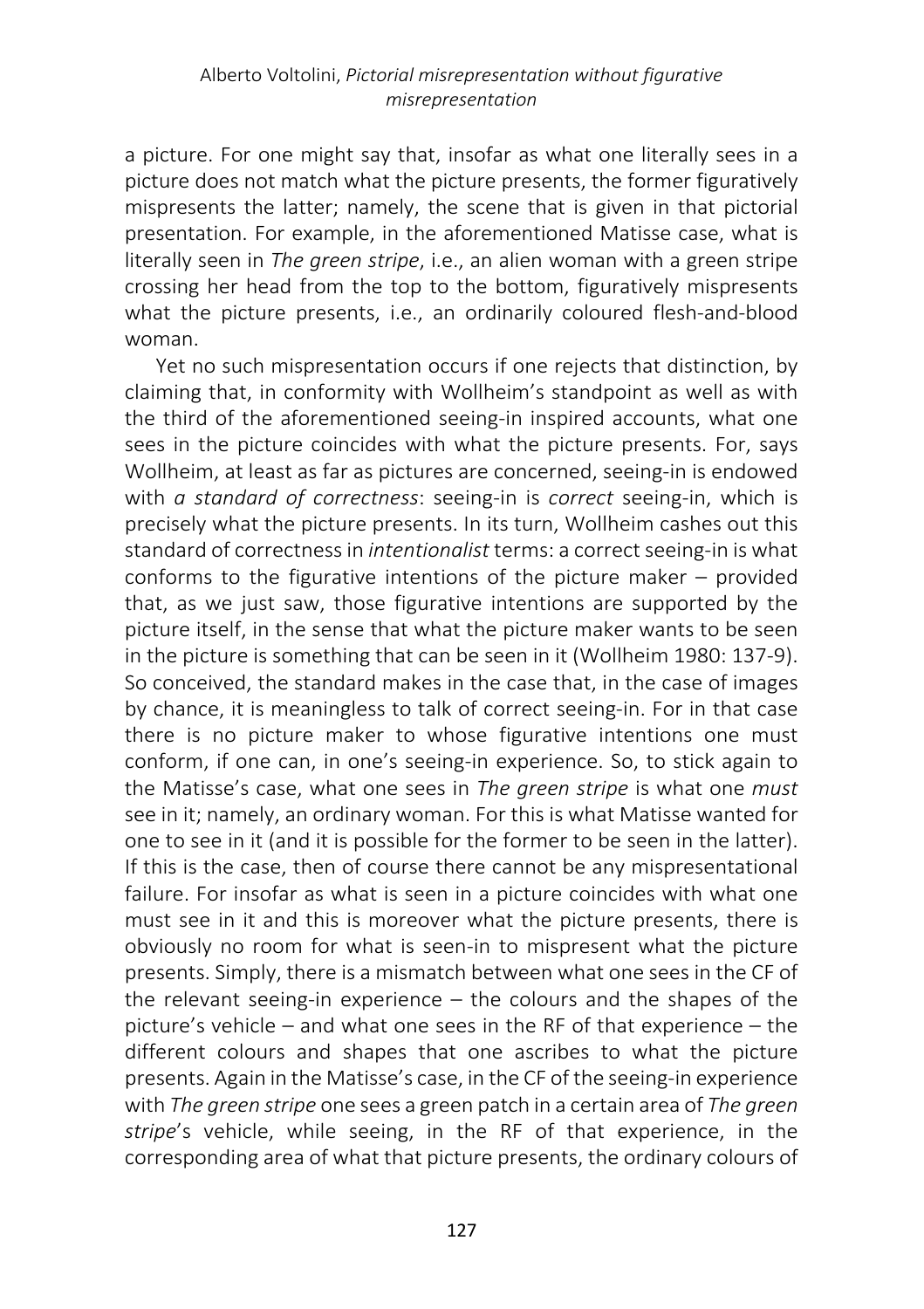a human face that one ascribes to the ordinary woman one sees in that picture.

At this point, one might reply that talking of correct seeing-in presupposes that there is also *incorrect* seeing-in. Thus, the distinction between what one literally sees in a picture and what the picture presents may surface again as the distinction between what one incorrectly sees in a picture and what one correctly sees in a picture viz. what the picture presents. Hence, one may again say that what one incorrectly sees in a picture mispresents what one correctly sees in it.

Granted, there is room in Wollheim for putting things in this way. For he explicitly confronts a case of correct seeing-in with what he takes to be a case of incorrect seeing-in. In Hans Holbein the Younger's famous *Portrait of Henry VIII* (1536-7), he says, one normally sees the renowned English Majesty. Yet in it one might even see the famous British actor Charles Laughton, for example if one were influenced by having seen many movies involving that actor. Now, seeing Henry VIII in that portrait is the right thing to see in it, for this experience conforms to Holbein's figurative intentions, while seeing Charles Laughton is the wrong thing to see in it, for this experience does not conform to Holbein's intentions (Wollheim 1980: 138).

However, I think that Wollheim has been led astray by his own example. The error he is talking about involves the *representational*, not the presentational, level. Thus, since being correct typically entails the possibility of being incorrect and there seems to be no genuine example of incorrect seeing-in, it would be probably better not to talk of correct seeing-in, but of seeing-in as something that (in the standard cases) conforms to the figurative intentions of the picture's maker, provided that, as we saw, it can so conform. Let me explain.

To begin with, Wollheim does not unfortunately draw a distinction (as instead Husserl, and Nanay along with him, do: cfr. sect. 1), between what a picture presents and what it is about. If he had drawn this distinction, he would have noticed that a picture may go on presenting one and the same thing, i.e., a *very generic* item (to be properly captured in *quantificational* terms: a picture presents that *there is something* that *F-s*), and still have an actual, representational or better pictorial, content that is either less general or even singular, vs. a possible such pictorial content. In particular, the picture in which one goes on seeing the very same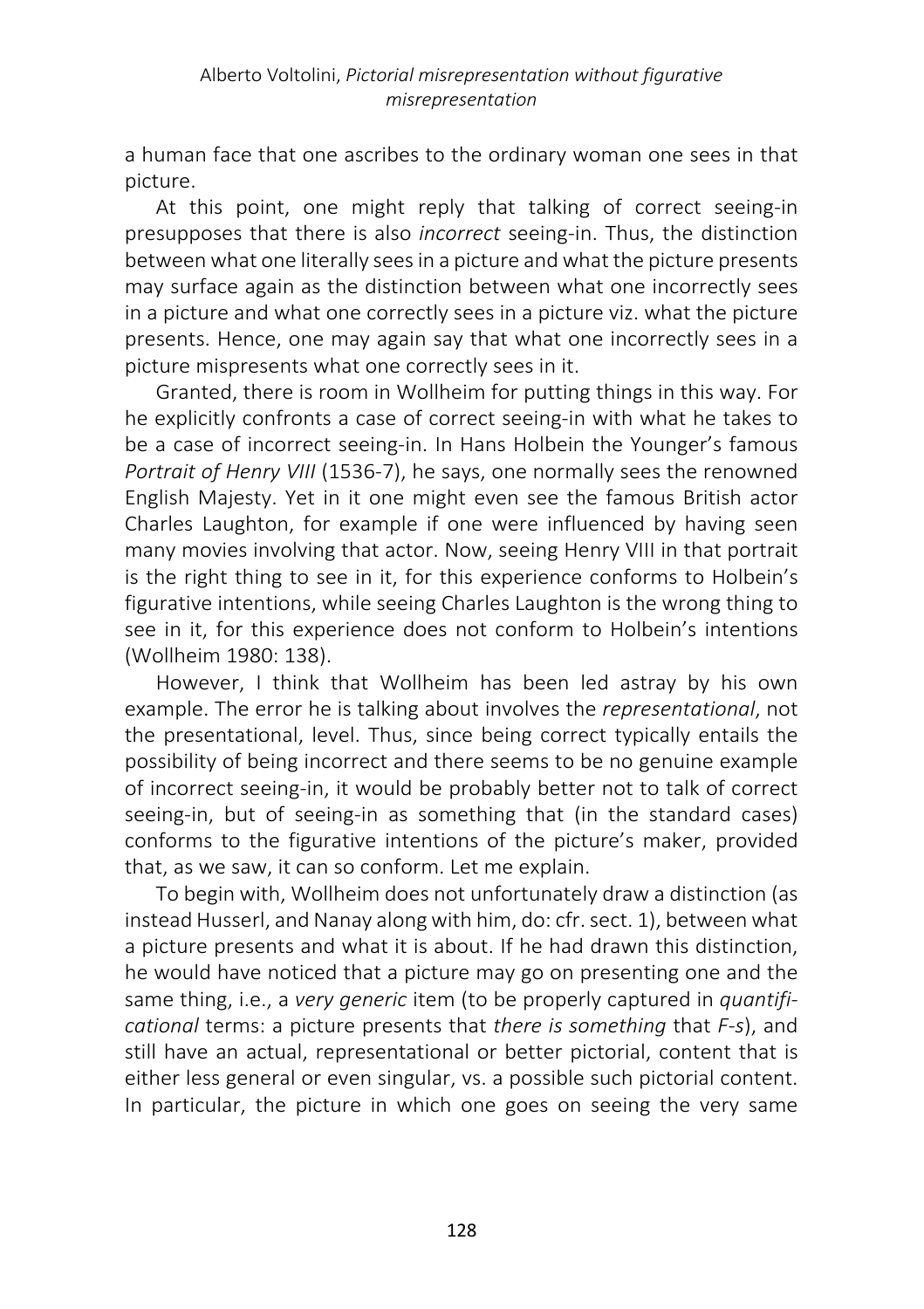## Alberto Voltolini, *Pictorial misrepresentation without figurative misrepresentation*

generic item may be actually about something and possibly about something else<sup>8</sup>. What the picture is actually about is its *right* referent, insofar as it conforms to a public negotiation. What the picture is possibly about is its *wrong* referent, insofar as it does not conform to that negotiation. Hence, to put things in conformity with the third of the abovementioned seeing-in inspired accounts, a picture has both a correct pictorial content and an incorrect one. For example, in Piero's portrait (1460) of St. Louis, bishop of Toulouse, one sees a certain very generic item, i.e., a venerable adult man in a hieratic position. Of course, the portrait is about the bishop, for so Piero decided and we have agreed with him. Yet somebody who were completely ignorant about medieval history might erroneously take Piero's fresco as being about the former F1 pilot Michael Schumacher (who actually somehow resembles the bishop), while still seeing in that fresco the same very generic item<sup>9</sup>. Now, Holbein's portrait is precisely a case of the same type. While sticking on seeing one and the same generic item, i.e., a respectable adult fat man, one may both rightly take it to be about Henry VIII and wrongly take it to be about Charles Laughton.

Thus, *pace* Wollheim, his example involves a representational, not a presentational mistake. Hence again, no mistake has arisen involving the presentational level. Thus, it seems that seeing-in trivially is correct seeingin, insofar as it conforms to the figurative intentions of the picture's maker, as satisfied by the relevant picture. Therefore, it would be better not to talk of correctness for seeing-in. Instead, one may say that a seeing-in perceptual experience conforms with the relevant picture's maker's figurative intentions and that these intentions are such that one can see what that maker intends to be seen in the picture. Hence, one must rather distinguish between *intentionally-based* seeing-in, to be cashed out as before (what is seen in conformity with the picture's maker's figurative intentions when they are such that one can see what that maker intends

<sup>8</sup> On this point, see also Abell (2005, 2009), who speaks of the *visual content* of a picture as undermining what the picture is about.

<sup>9</sup> I here stand with Spinicci (2009: 41) against Maes (2015: 313) in holding that what fixes the aboutness of a portrait is a matter of negotiation, not of the mere author's intentions. This shows why in certain cases, i.e., the cases of *representationally ambiguous* pictures, one and the same picture in which one and the same generic item is seen may be rightly taken to be about *different* subjects. This is typically the case of movie shots, which may be rightly taken to be both pictures of certain characters and pictures of the actors impersonating such characters. Cfr. Wiesing (2010), Voltolini (2015, 2018).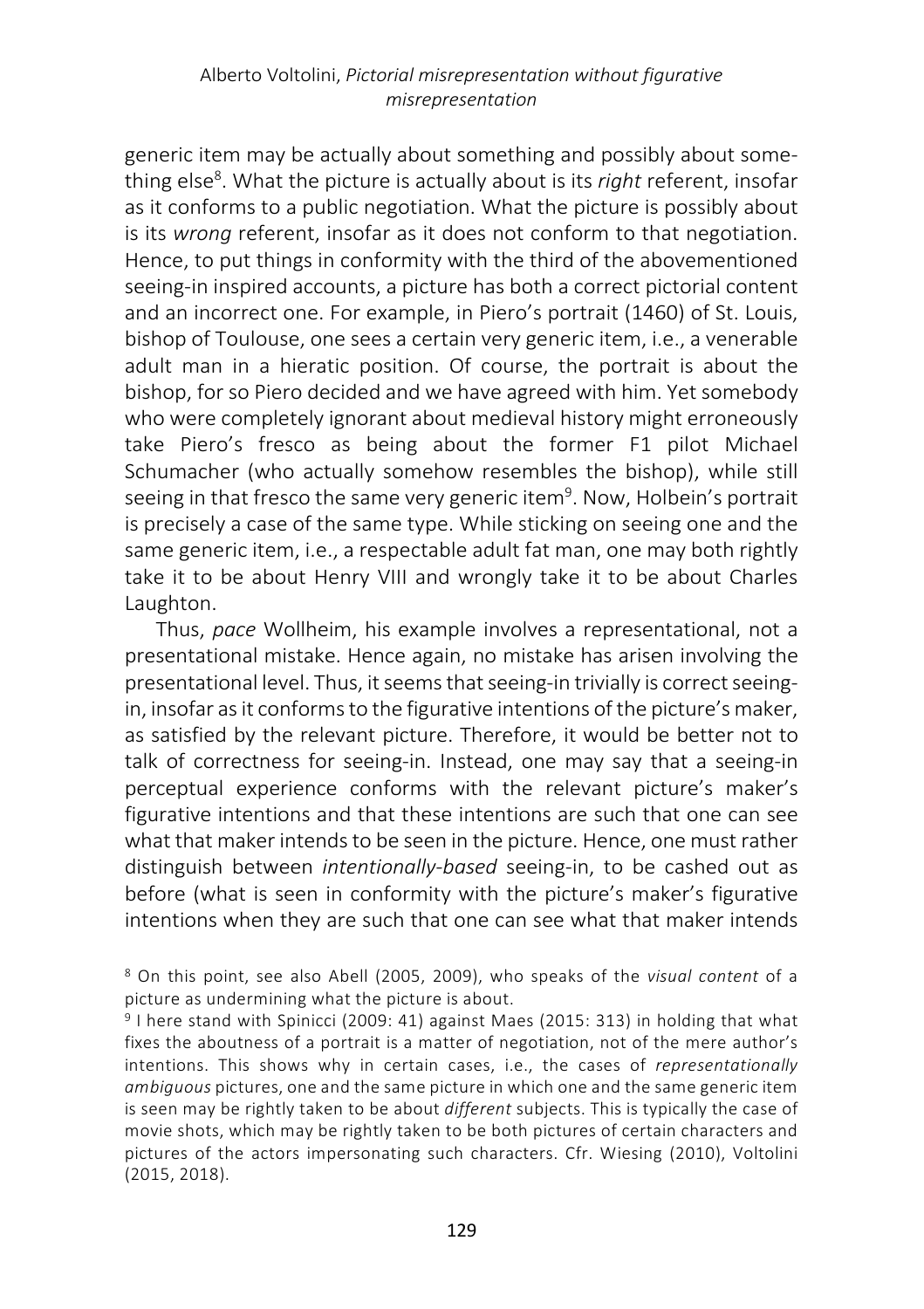to be seen in the picture), and *non- intentionally-based* seeing-in. This occurs in the case of "images by chance", in which there is no picture's maker, a fortiori no intentions on her part.

At this point, one may finally wonder why one must stick to the idea that seeing literally something in a picture coincides with what the picture presents, so that there cannot be any figurative mispresentation, as the third of the aforementioned seeing-in inspired accounts claims. Why is this account of seeing-in better than the other two available accounts I exposed before, the Hopkins' and the Husserl-inspired one? The reason is simple. As I said before, for Wollheim seeing-in is cognitively penetrated, to be taken in the superstrong sense of cognitive penetration, in particular as regards its RF (Voltolini 2015, 2020b). In our being influenced by what we believe, expect and know, what we see in a picture cannot be what is literally seen in it, if this is taken as being different from what the picture presents. Instead, what we see in a picture must be such that it coincides with what the picture presents. For example, in watching a soccer match in an old black-and-white tv, in the tv stream one does not see (in the RF of that seeing-in experience) black-and-while alien players, as the other two accounts hold, but ordinarily coloured flesh-and-blood players; namely, what the TV stream presents. For one knows that soccer matches are played by such players. Granted, if one arrived from Mars while knowing nothing about soccer, one might see in that tv stream (in the RF of that seeing-in experience) such alien black and white players. But we are not such Martians (Voltolini 2018, 2020b)<sup>10</sup>.

## *Conclusion*

To sum up. Pictures may certainly misrepresent how things unfold. In point of fact, they must be allowed to do that, insofar as they are representations just like any other such thing. Yet pictures may not mispresent how things unfold. For either they present something or they do not. There could be a sort of mispresentation only if what one literally sees in a picture differed from what the picture presents. But there are good reasons to think that such a difference does not obtain.

<sup>10</sup> Another example involves a picture in which one sees an ordinary person, notwithstanding the fact that an important part of her body  $-$  say, her head  $-$  is "out of the picture'' – that picture is *inexplicitly non-committal* as regards the fact that the person's body has that part, as Lopes (1996: 118) would put it.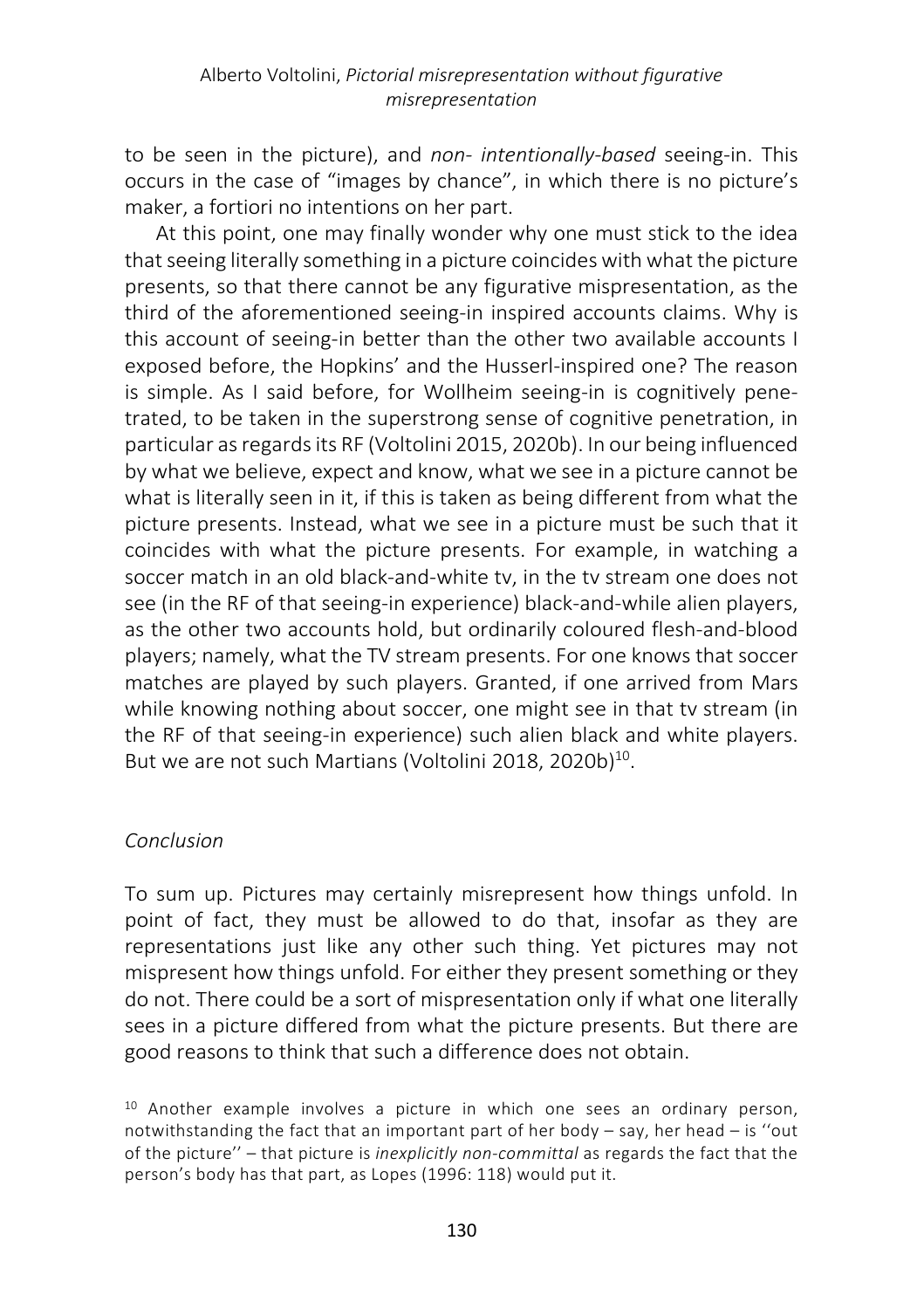## Bibliography

Abell, C., *Pictorial implicature*, "The Journal of Aesthetics and Art Criticism", n. 63 (2005), pp. 55-66.

Abell, C., *Canny resemblance*, "Philosophical Review", n. 118 (2009), pp. 183-223.

Brown, J., *Seeing things in picture*s, in C. Abell, K. Bantinaki (eds.), *Philosophical perspectives on depiction*, Oxford, Oxford University Press, 2010, pp. 208-36.

Campi, A., *A (false) portrait of Machiavelli and the origins of iconographic antimachiavellism: genesis, fortunes, and propagation of "La Testina",* "History of European Ideas", n. 45 (2019), pp. 509-35.

Casati, R., *Mirrors, illusions and epistemic innocence*, in C. Calabi (ed.), *Perceptual illusions*, Basingstoke, Palgrave, 2012, pp. 192-201.

Crane, T., *Is perception a propositional attitude*?, "The Philosophical Quarterly", n. 59 (2009), pp. 452-69.

Cutting, J.E., Massironi, M., *Pictures and their special status in perceptual and cognitive inquiry*, in J. Hochberg (ed.), *Perception and cognition at century*'*s end*, Academic Press, San Diego, 1998, pp. 137-68.

Dilworth, J., *A Double content theory of artistic representation*, "The Journal of Aesthetics and Art Criticism", n. 63 (2005), pp. 249-60.

Fodor, J.A., *A theory of content and other essays*, Cambridge MA, The MIT Press, 1990.

Grzankowski, A., *Pictures have propositional content*, "Review of philosophy and psychology", n. 6 (2016), pp. 155-63.

Hopkins, R., *Explaining depiction*, "The philosophical review", n. 104 (1995), pp. 425-55.

Hopkins, R., *Picture, image and experience*, Cambridge, Cambridge University Press, 1998.

Hopkins, R., *What do we see in film*?, "The Journal of Aesthetics and Art Criticism", n. 66 (2008), pp. 149-59.

Hopkins, R., *Factive pictorial experience: what's special about photographs?*, "Noûs", n*.* 46 (2012), pp. 709-31.

Husserl, E., *Phantasy, image consciousness, memory*, Dordrecht, Springer, 2006.

MacPherson, F., *Cognitive penetration of colour experience: rethinking the issue in light of an indirect mechanism*, "Philosophy and Phenomenological Research", n. 84 (2012), pp. 24-62.

MacPherson, F., *Cognitive penetration and nonconceptual content*, in A. Raftopoulos, J. Zeimbekis (eds.), *The cognitive penetrability of perception: new philosophical perspectives*, Oxford, Oxford University Press, 2015, pp. 331-58.

Montague, M., *Cognitive phenomenology and conscious thought*, "Phenomenology and the Cognitive Sciences", n. 15 (2016a), pp. 167-81.

Montague, M., *The given*, Oxford, Oxford University Press, 2016b.